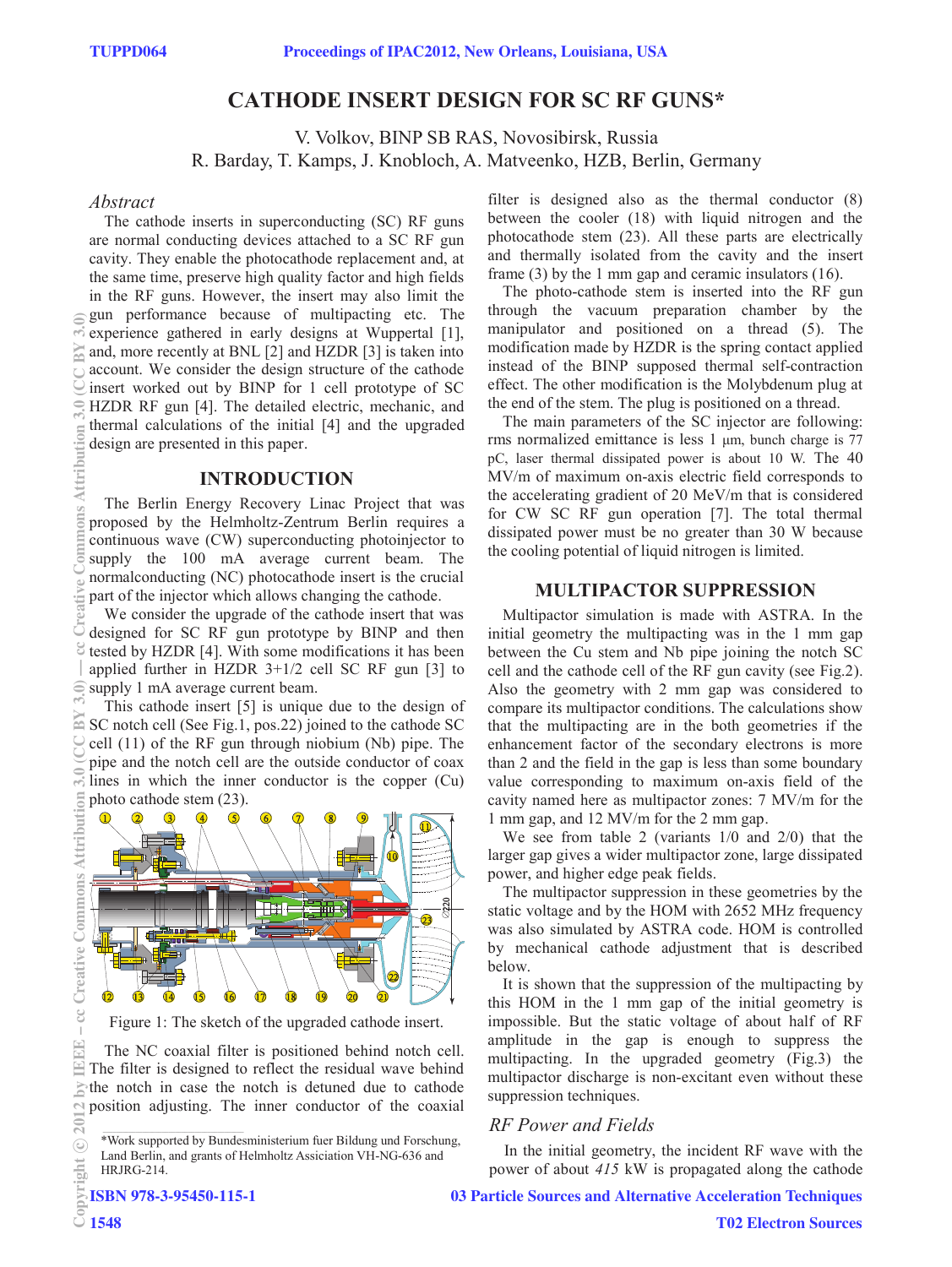stem in the 1 mm gap of the coax line. A wave with approximately the same power is reflected back from the notch cell. Due to the notch superconductivity, the difference between the incident and reflected power is dissipated only on the Cu cathode stem in the coax line connecting the notch cell and the cathode cell. This power is not large because the combination of the notch cell with the coax line has no resonance at the frequency of 1.3 GHz and the coax line is relatively short (10 mm). Nonresonant RF field amplitude in the notch cell is 2 orders less than in the accelerating cell.

The estimation of the incident power can be made with the electric equivalent circuit in which the coax line with *1* mm gap is connected to a current source with *I =*   $\varepsilon_o \omega E s \approx 275A$ , where  $E = 40$  *MV/m* is cathode electric field, ω is  $2π·1.3·10<sup>9</sup>$  Hz, *s* is the area of the cathode stem tip plus half of the gap area. In total it has the equivalent diameter of *11* mm. The characteristic impedance of the coax line with *l* mm gap is  $\rho = 60ln(12/10) \approx 11$  Ohm. Then the incident RF power in the coax line is  $\rho I^2/2 = 415$  kW.

The way to decrease this power is decreasing of the cathode field and the cathode stem tip area. The cathode field will be decreased if the cathode is deeper in the back cavity wall (see Fig.2 dotted line). In such a design the focusing electric field close to the cathode is formed. A cathode depth of about 2 mm is considered because it is optimally compatible with the beam emittance compensation by the focusing RF field [8]. In column 2 of Table 1, parameters for the 2 mm deep cathode are given. If cathode surface field is decreased to 25 MV/m and RF dissipated power is decreased by a factor of 6.

|  | Table 1: Upgradeable Parameters of the Initial Cathode |  |  |  |
|--|--------------------------------------------------------|--|--|--|
|  | <b>Insert Geometry</b>                                 |  |  |  |

| 1/0   | 1/2     | 2/0       |
|-------|---------|-----------|
| 48    | 82      | 61        |
| 40    | 25.2    | 393       |
| 8.8   | 4 3 8   | 85        |
| 59.5  | 72.2    | 65        |
| $<$ / | $\lt$ / | $\leq$ 12 |
|       |         |           |

#### **GEOMETRY UPGRADE**

The upgraded geometry is presented in Fig.3. The diameter of the cathode stem is increased up to 14 mm to improve the cooling. The geometry of the notch cell with the coax filter working at a frequency of 1.3 GHz was adapted to this diameter. The diameter of the stem tip is decreased down to 7 mm. The coax line between the notch and cathode cells is redesigned to have a grooved surface and a shorter length. Due to the grooved surface the multipacting is absent in the 1 mm gap as shown by simulations. Such a multipactor suppression method by another grooved surface is described in [2].

The stem tip cathode surface has a spherical form with the curvature radius of 16 mm. Due to this; the nonlinearity of the radial focusing field close to the

cathode is negligible [8]. The particle dynamics calculation shows that bunch transversal emittance is reduced to 0.6 μm. In the calculation the bunch image charge in the spherical surface of the stem tip, in the 1 mm gap, and in both edges of the gap was taking into account.



Figure 2: Initial cathode insert geometry [3, 4, 5].

Fig. 3: Upgraded geometry of the cathode insert.

 $\frac{1}{2}$ .  $\frac{3.0}{2}$  (CC BY 3.0)

북

The geometry of the outer edge of the 1 mm gap consists of three conjugated arcs. Due to this the peak surface field is decreased here from 72 MV/m (see column 2 of Table 2) down to 45 MV/m. Therefore enhancement factors of all dark current emitters disposed on the edge becomes less by 72/45= 1.6 times. This allows us to work with higher field gradients without dark currents.

The dissipated RF power on the cathode stem is less than 2.8 W. The sum with the laser dissipated power (10 W) gives the total thermal power propagating through the stem of about 13 W.

#### **PLUG**

The plug is the replaceable molybdenum head of the cathode stem (see Fig.4). There must be a good thermal and electric contact between the plug and the stem. The contact place is a ring with the diameter of 7 mm. The good contact is provided by the contact force of more than 300 N [9]. This force is ensured by the thermal contraction effect applied between aluminum and copper parts of the cathode stem assembly. The aluminum rod with the thread at its end is attached inside the copper cathode stem and the plug is turned on the rod by the thread. After the cooling from 300K down to the 80K, the contraction difference between the copper  $(\alpha_{\text{Cu}}=0.0033/K)$  and aluminum  $(\alpha_{\text{Al}}=0.005/K)$  both having 60 mm length is 0.1 mm. This elastic deformation of the aluminum rod with 2.2 mm in diameter causes a force of about F=320 N acting between the plug coated by cooper at the contact and the cathode stem. The temperature drop at the contact is [9]

$$
\Delta T = \frac{3\sigma_{Cu}10^{-4}}{2.1F\lambda}P = 2.8K\tag{1}
$$

where  $\sigma_{Cu} = 2.1 \cdot 10^8$  N/m<sup>2</sup> is tensile strength of the stem copper material,  $\lambda = \lambda_{Cu} = 389$  W/m⋅K is thermal conductivity of the cathode copper material, P=13W is thermal power propagating through the contact. The force F=320 N is the maximum one can apply before damaging

# 03 Particle Sources and Alternative Acceleration Techniques

### T02 Electron Sources